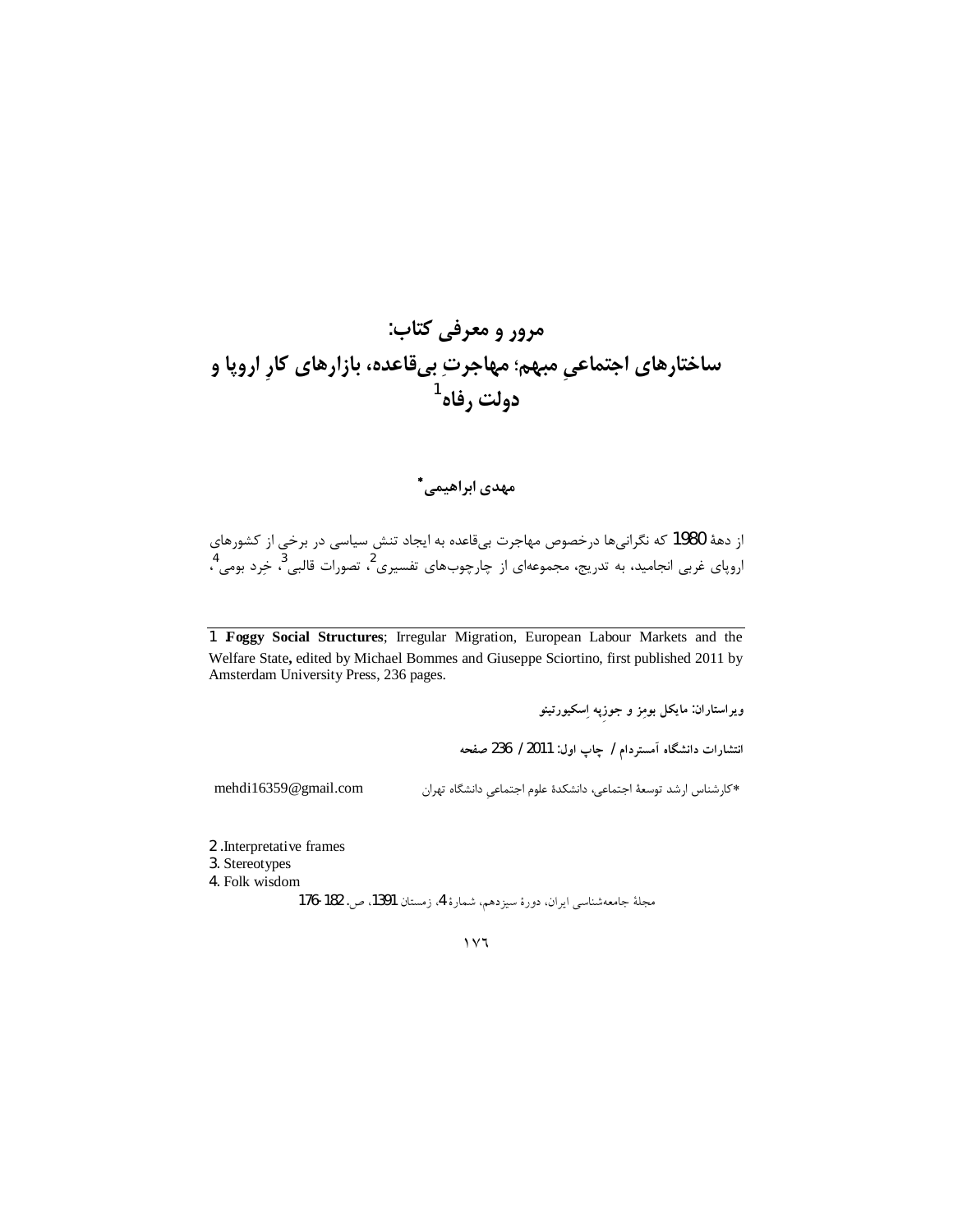مرور و معرفی کتاب....

۔<br>شمایل <sup>1</sup> و شعارها<sup>2</sup> در مورد این نوع مهاجرت شکل گرفت و مهاجرت بیقاعده، به بخشی از یک گفتمان نمادین پیچیده در حوزهٔ عمومی بدل شد. با افزایش قابل توجهِ این مهاجران، مسائل مهمی به لحاظ علمی و نیز انساندوستانه مطرح شده و مفاهیمی مانند استقلال ملی سیاسی<sup>3</sup> و عضویت جامعهای<sup>4</sup> به چالش کشیده شده است. علاوه بر سیاستگذاران، افکار عمومی نیز شمار فراوان افراد خارجی در یک کشور را چالشی برای حاکمیت دولت، دلیلی بر ضعف حکمرانی و نشانهای از بحران نهادی تلقی میکند. از سوی دیگر، نظریهپردازان انتقادی و فعالان در زمینهٔ مسائل انساندوستانه، وجود این افراد را گواه قویتر شدن فرایندهای طرد اجتماعی و نیز پیدایی یک طبقهٔ انقلابی جدید مىدانند.

در حال حاضر، پژوهش درباب مهاجرت بیقاعده با ضعف نظریهپردازی مواجه است و این مسأله، تحلیل صحیح پویاییها و اهمیت ساختاری این شکل از تحرک فضایی را دشوار کرده است. مطالعات معطوف به سیاستگذاری و گزارشهای سازمانهای انساندوستانه، مهاجرت بیقاعده را یک مسألهٔ اجتماعی (که باید درمان شود) درنظر می¢یرند و نه یک پدیدهٔ اجتماعی یا دغدغهٔ پژوهشی (که باید درک شود). در این مطالعات، مهاجرت بیقاعده، نه یک واقعیتِ هرروزی، که صرفاً یک آسیب اجتماعی قلمداد میشود. فهم بهتر از این مهاجرت، نیازمند توسعهٔ یک چارچوب مفهومی مستقل از دغدغههای سیاستگذارانه و انساندوستانه است؛ چارچوبی که در آن، مهاجرت بیقاعده، ذاتاً به عنوان ویژگی خاص جامعهٔ مدرن تحلیل شود، و تأثیر واقعی بیقاعدگی<sup>5</sup>این مهاجرت بر انواع تعاملات اجتماعی نیز ارزیابی شود.

هدف اصلی این کتاب، بررسی رابطهٔ میان مهاجرت بیقاعده و اقتصاد غیررسمی، چگونگی تغییر این رابطه و راهبردهای دولتهای اروپای غربی در این زمینه است. در دیدگاه نویسندگان کتاب، دگر گونی الگوهای تحرک در اروپا، علاوه بر تغییر وضعیتِ نظامهای مهاجرتِ بیقاعده در این قارّه، بر دیگر مناطق جهان نیز اثر خواهد داشت. کتاب از 3 بخش و 10 فصل تشکیل شده و توسط نویسندگان مختلف (بر اساس طرح ویراستاران کتاب) نوشته شده است. فصل اول با عنوان "مهاجرت بیقاعده بهمثابهٔ یک پدیدهٔ ساختاری" پیش از بخش اول قرار دارد و توسط ویراستاران کتاب نوشته شده است. این فصل، ناظر به کلیت و اهداف کتاب است. بخش اول کتاب با عنوان "مهاجرت بیقاعده و بزرگ شدن<sup>0</sup> شرق اروپا" شامل سه فصل است. در فصل دوم با نام "از مهاجر بیقاعده تا همقارّه-

1. Icons

3. Political statehood

4. Societal membership

5. Irregularity

6 .Enlargement

 $1 YY$ 

<sup>2.</sup>Slogans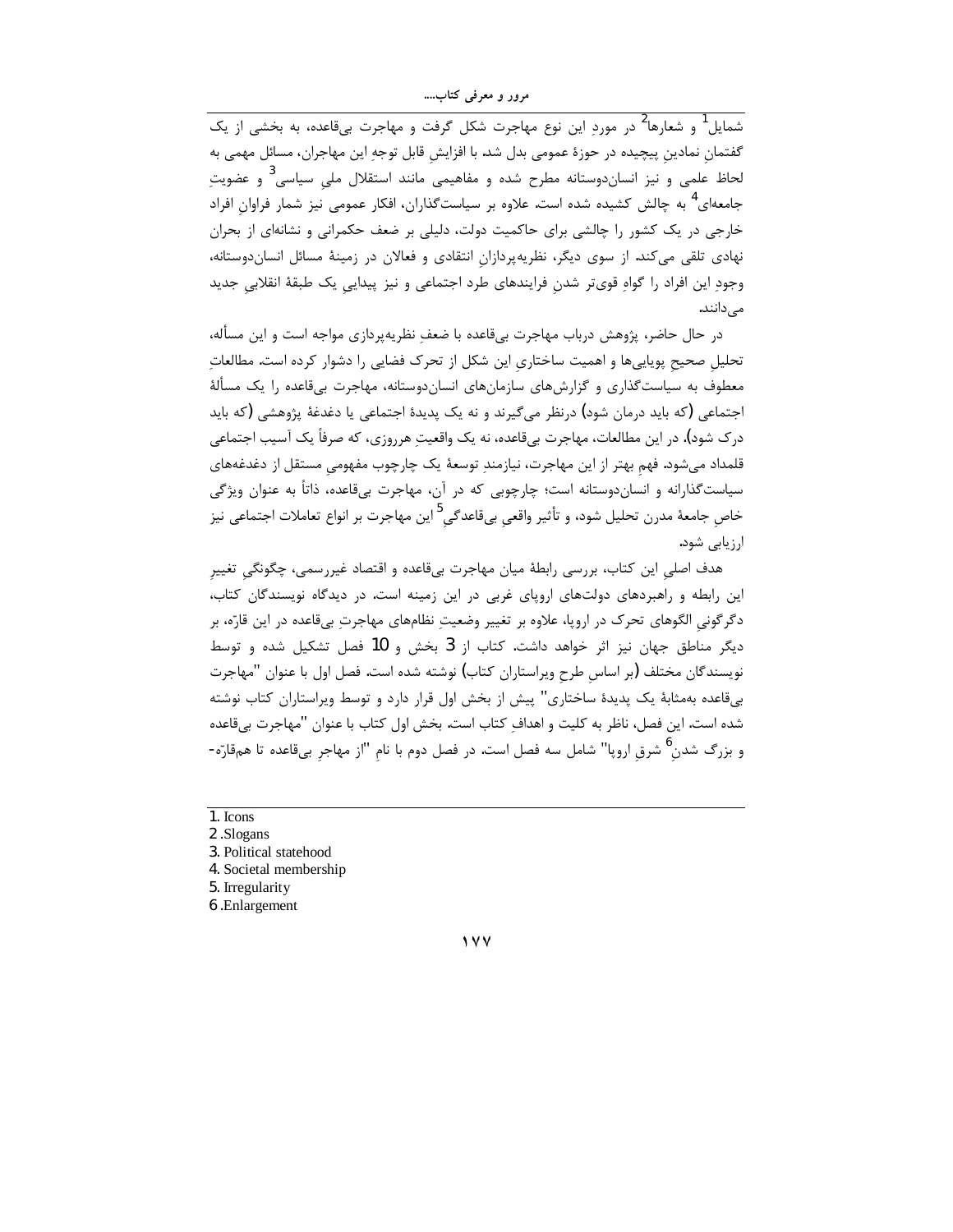مجله جامعهشناسی ایران، دوره سیزدهم، شمارهٔ 4

.<br>بودن: تغییر جریانهای مهاجرتی رومانی" که توسط گابریل اَنگل<sup>1</sup> نوشته شده است، چگونگی گسترش مهاجرت از رومانی به ایتالیا تحلیل شده و بازسازی اقتصاد محلی، انگیزهٔ اصلی این مهاجرت خوانده شده است. این فصل همچنین راهبردهای مختلف مهاجران برای غلبه بر کنترلهای مرزی را به بحث کشیده است. از سال 2002 که محدودیتهای سفر برای شهروندان رومانی کاهش یافت، مهاجرت از این کشور به شکل تودهای درآمد و سازوکارهای آن نیز تغییر کرد. در این فصل، مقولهٔ خویشاوندی<sup>2</sup> عامل اساسی ادغام و فراهم آوردن منابع، اطلاعات، حمایت، اعتماد و فرصت برای مهاجران در یک محیط تازه تلقی شده است.

در فصل سوم تحت عنوان "رفتار خلافِ قانون در زندگی روزمره: کارگران لهستانی در بخش کشاورزی هلند"، نویسنده (برینکمیر<sup>3</sup>)، پویایی مهاجرت از لهستان به هلند را بازتاب تغییراتی خوانده كه پس از پيوستن لهستان به اتحاديهٔ اروپا در سال 2004 رخ داده است. اين فصل، ناظر به دگرگوني ساختار جمعیتِ مهاجر، تغییر وضعیت شغلی آنان، و تغییر الگوهای مهاجرت است. وجهِ قومی مهاجران لهستانی، عامل مهم فهم پویاییهای مهاجرت از این کشور است. حرکت از مهاجرت بیقاعده يا بيقاعده به سمت مهاجرت قاعدهمند (يا نيمهقاعدهمند) نشاندهندهٔ واكنش مهاجران و كارفرمايان لهستانی به تغییر سیاست $^3$ ذاریهای این کشور است. در این فصل، از مهاجرتِ کوتاهمدت و چرخشی $^4$ به عنوان الگوی غالب مهاجرت (تحرک) در میان لهستانیها یاد شده است. فصل چهارم با نام "اقتصاد غیررسمی کار خانگی دستمزدی: مهاجران اوکراینی و لهستانی در ایتالیا" (نوشتهشده توسط لنا نیر<sup>ه</sup>)، معطوف به رویههای غیررسمی و بیقاعدهٔ مهاجرت نیروی کار خانگی است و از هنجارها و ارزشهای مرتبط با سازماندهی کار خانگی مهاجران بحث میکند. نویسنده همچنین به این مسأله پرداخته که .<br>چگونه روابط اقتصادی، نژادی و جنسیتی در خانوارها به احساس بیعدالتی کارگران مهاجر دامن می;ند. فقدان سیاست گذاری یکپارچه و واقع گرایانه درخصوص مهاجرت، بیقاعدگی (رشد مداوم تقاضا برای نیروی کار مهاجر) را تولید و بازتولید میکند. در این فصل، دو جنبهٔ مهم تحرک فراملی مورد توجه قرار گرفته است: جنسیت (وضعیت زنان) و عدالت اجتماعی.

بخش دوم کتاب با عنوان "مهاجرت بیقاعده و رژیمهای رفاهی پنهان"، دو فصل را دربرمیگیرد. فصل پنجم با نام "فضاهای فراملی خدماتِ مراقبتی<sup>6</sup> در اروپای مرکزی" (نوشتهٔ سَندرا جندرا<sup>7</sup>)، به نقش بسیار مهم مهاجران در فراهم آوردن مراقبت خانگی و شبانهروزی از سالخوردگان و معلولان نظر

- 1. Gabriel Anghel
- 2. Kinship
- 3. Brinkmeier
- 4. Circular
- 5 .Lena Nare
- 6. Transnational care spaces
- 7. Sandra Gendera

 $14\lambda$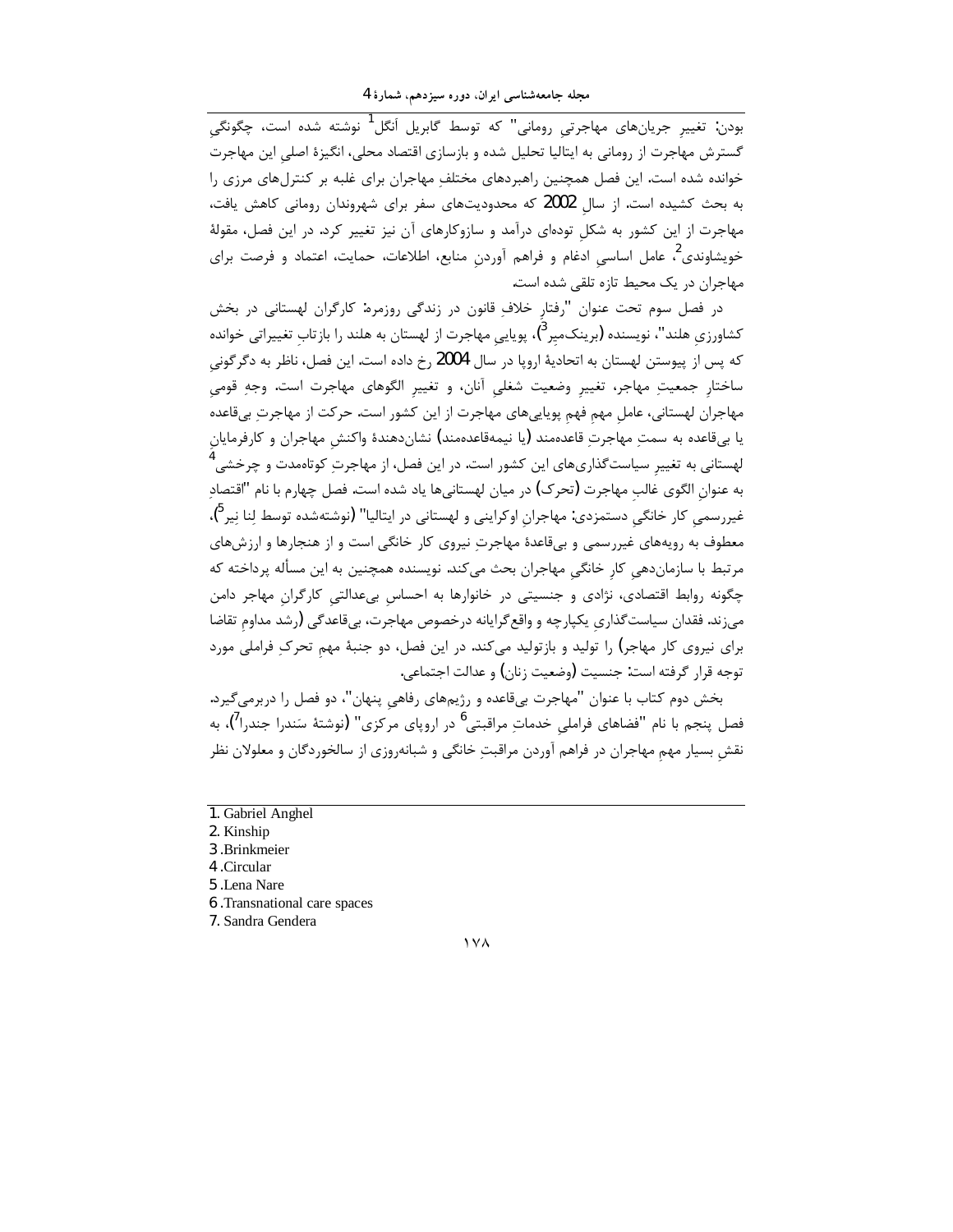مرور و معرفی کتاب....

می کند؛ خواه این نقش، انتخاب خود مهاجران باشد و خواه به دلیل نبود جایگزین توسط آنها به انجام رسد. به نظر نویسندهٔ این فصل، دغدغههای آکادمیک پیرامون نقش سیاستگذاری رفاهی در جذب مهاجرانی که کارگران خدماتِ مراقبتی هستند، تنها به همین چند سال اخیر خلاصه می شود. تا این زمان، بیشینهٔ تحقیقاتی که در مورد کارهای خانگی و مراقبتی دستمزدی به انجام رسیده است، متمرکز بر سیاستهای مهاجرتی و چگونگی تقسیم نیروی کار مراقبتی در سطح بینالمللی بوده است. به باور نویسنده، کارگران مهاجر و ارزانقیمت با تأمین 24 ساعتهٔ مراقبتِ خانگی، به دولتهای رفاه امکان میدهند ظرفیتهای خود برای فراهم آوردن خدمات (مثلاً برای سالخوردگان) را حفظ کنند. بخشی از این فصل به زنان مهاجری اختصاص یافته که با ایجاد و سازماندهی شبکههای ارجاعی یا رهنمونی<sup>1</sup> و توسعهٔ الگوهای مهاجرتی چرخشی، امکان زندگی به شکل فراملی را برای خود فراهم میسازند. این شبکهها و الگوهای سازمانی، زنان را در برابر بهرهکشی شدید توسط کارفرماها مورد حمایت قرار میدهند و امنیتِ نسبی آنان برای کار در این بخش به شدت بیقاعده و متزلزل اقتصادِ غیررسمی را تأمین میکنند.

فصل ششم با عنوان "مهاجرت بيiقعده و ساختارهاي سازماني مبهم" (نوشتهٔ مَرن ويلمز<sup>2</sup>)، با عطف توجه به کشور آلمان، تفاوت قابل ملاحظهٔ ساختارها در حوزههای اشتغال، مراقبت بهداشتی و آموزش را به بحث کشیده است. در دیدگاه نویسندهٔ این فصل، ساختارهای مبهم در حوزهٔ اشتغال، به ویژه با شرایطِ کاری واقعی و عملی در ارتباط است که خودِ این شرایط نیز بسته به زمینهٔ کاری، أشکال مختلفی دارد، و ساختارهای مبهم در حوزههای مراقبت بهداشتی و آموزش، بیشتر در سطح سازمانی قابل بررسی است. وی حضور و نیز اشتغال مهاجران بیقاعده را بخشی از زندگی روزمرهٔ همهٔ شهرهای بزرگ در نظر گرفته است. شماری از اثراتِ این شکل از مهاجرت در نواحی شهری آلمان عبارتاند از: عدم تحصیل کودکان (به دلیل ترس والدین از پیامدهای اقامت غیرقانونی در این کشور)، ناتوانی مهاجران از درمان بیماریهایشان (به علت نداشتن بیمهٔ درمانی)، شرایطِ شغلی غیراستاندارد و تأخير در پرداختِ دستمزدها (در مشاغل مبتنى بر قراردادهاى كارى شفاهى).

بخش سوم كتاب با عنوان "واكنشها در عرصهٔ سياستگذاري" سه فصل را شامل مي شود. فصل هفتم با نام "انعطافپذیری بازارهای کار و امنیت کارگران در زمانهٔ مهاجرت" (نوشتهٔ سَم اسکات<sup>3</sup>)، معطوف به افزایش انعطافپذیری بازارهای کار انگلستان و مهاجرت بین|لمللی کارگران ماهر و فاقدِ مهارت در یک دههٔ اخیر است. نویسنده کوشیده دو پرسش اصلی مطرح در این زمینه را مورد بررسی قرار دهد؛ نخست این که، دولتها چگونه از کارگران مهاجر به شدت آسیبپذیر که با قراردادهای

1. Referral networks

3.Sam Scott

 $119$ 

<sup>2.</sup> Maren Wilmes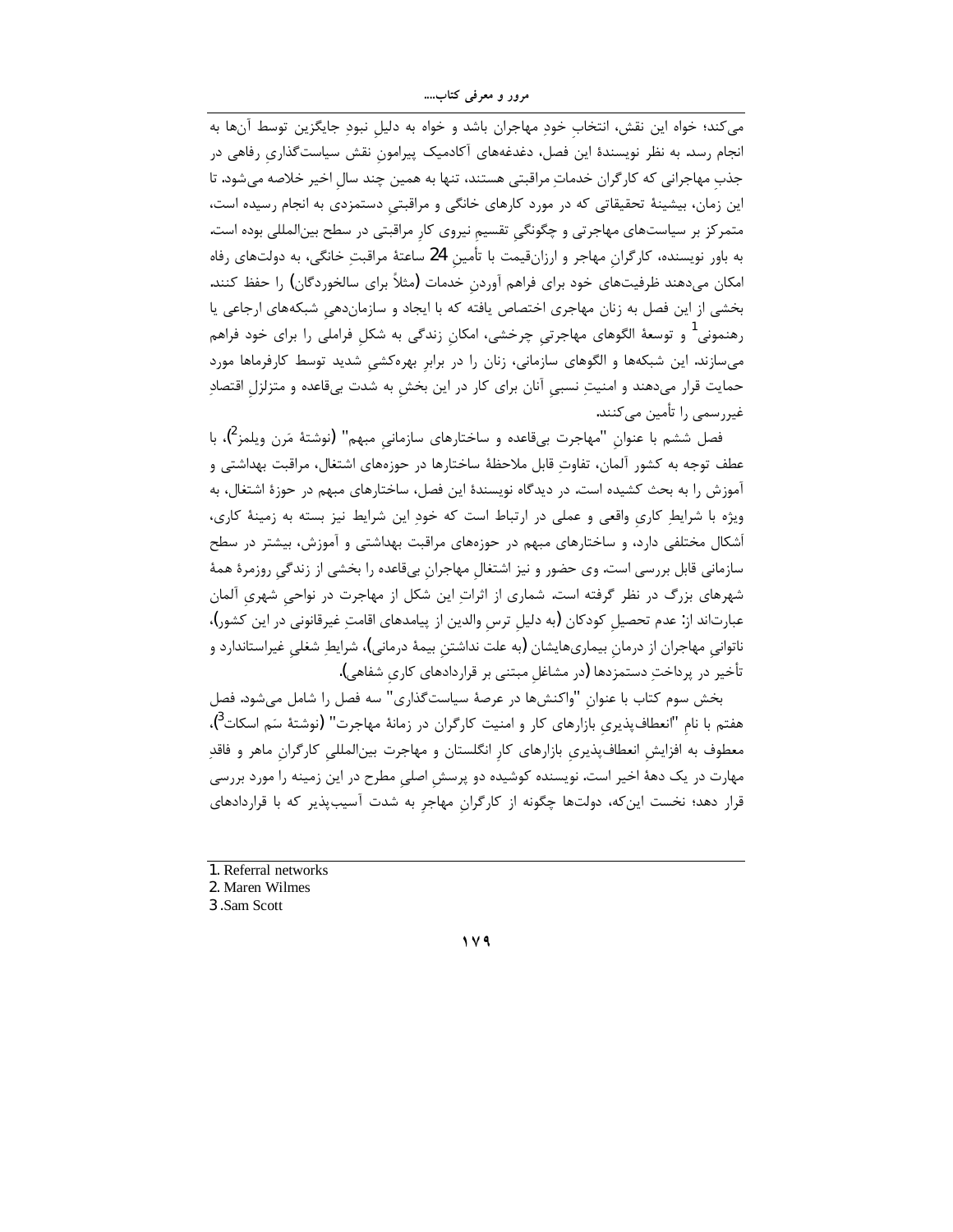موقت به کار گرفته می شوند حمایت می کنند؟ دوم این که، چگونه می توان به شکلی متوازن، هم نیاز دولت به این گونه مهاجران را برآورده ساخت و هم مهاجران را از حمایتهای دولتی بهرهمند کرد؟ .<br>میزان مداخلهٔ حکومتها در این عرصه، و تأثیر این مداخلات بر رقابتجویی در سطح جهانی، مسائلی مهم و نیازمندِ بررسیاند. افزایش قابل ملاحظهٔ مهاجرتِ نیروی کار به انگلستان در دههٔ گذشته، واکنشی به اِجماع سیاسی- اقتصادی در این کشور درخصوص نیاز ساختاری<sup>1</sup> به انعطاف<code>پذیری</code> بازار كا, است.

فصل هشتم کتاب با عنوان "کنترل مهاجرت و راهبردهای مورد استفاده توسط مهاجران بیقاعده" (نوشتهٔ انگ $_K$ بسن و برودرز $^2$ ، از جمله به این موضوع پرداخته که وجود نهادهای غیررسمی، عامل مهمی در افزایش فرصتها و شانسهای زندگی مهاجران بیقاعده به ویژه در زمینهٔ اقامت و سکونت است. در میان این نهادهای غیررسمی میتوان از اقتصادِ غیررسمی، بازار مسکن غیررسمی، و بازار ازدواج غیررسمی نام برد. نویسندگان این فصل، در بررسی این وضعیت، اشارهای به مفهوم جوامع یا انجمنهای پنهانی<sup>3</sup> (مطرحشده توسط زیمل<sup>4</sup>) داشتهاند و این نهادهای غیررسمی را محصول جامعهٔ نمایان<sup>5</sup> تلقی کردهاند. جامعهٔ پنهانی، در دیدگاه زیمل، امکان شکلگیری یک جهان ثانوی در کنار جهان آشکار و نمایان را فراهم میآورَد. اثرپذیری غیرقابل انکار جهان نمایان (عمومی) از جهان پنهانی (ثانوی) حاکی از آن است که استعارهٔ جهان زیرین<sup>6</sup> که اغلب در مقالات روزنامهای و مطالعات دانشگاهی در مورد مهاجرت بیقاعده و بیقاعده استفاده می شود، چندان صحیح نیست. از سوی دیگر، بسیاری از نمودهای ساختارهای اجتماعی مبهم [عنوان کتاب] را میتوان در این جوامع پنهانی مشاهده کرد. این ساختارها، محصول نیروهای اقتصادی، اجتماعی و حقوقی ناهمساز هستند: از یک سو، تقاضای اقتصادی کارفرمایان و ملاحظات انساندوستانهٔ جامعهٔ مدنی و برخی عوامل دولتی، و از سوی دیگر، طرد سیاسی- حقوقی مهاجران بیقاعده توسط دولت.

در مواجهه با این ساختارها، سه راهبردِ اساسی پیش روی دولتها قرار دارد: 1- پذیرش ساختارهای اجتماعی مبهم و شکیبایی و رواداری<sup>7</sup> در برابر آنها به دلایل اقتصادی و انساندوستانه، و در واقع، اتخاذِ یک سیاستِ غیررسمی برای حمایتِ عملی از منافع اقتصادی بخشهای تجاری خاصی مانند کشاورزی؛ 2- تبدیل بخشهای غیررسمی یا غیرقانونی به بخشهای رسمی یا قانونی از طریق

- 1. Structural need
- 2. Engbersen and Broeders
- 3. Secret societies
- 4.Simmel
- 5 .Manifest society
- 6. Underworld
- 7. Tolerate

 $\lambda$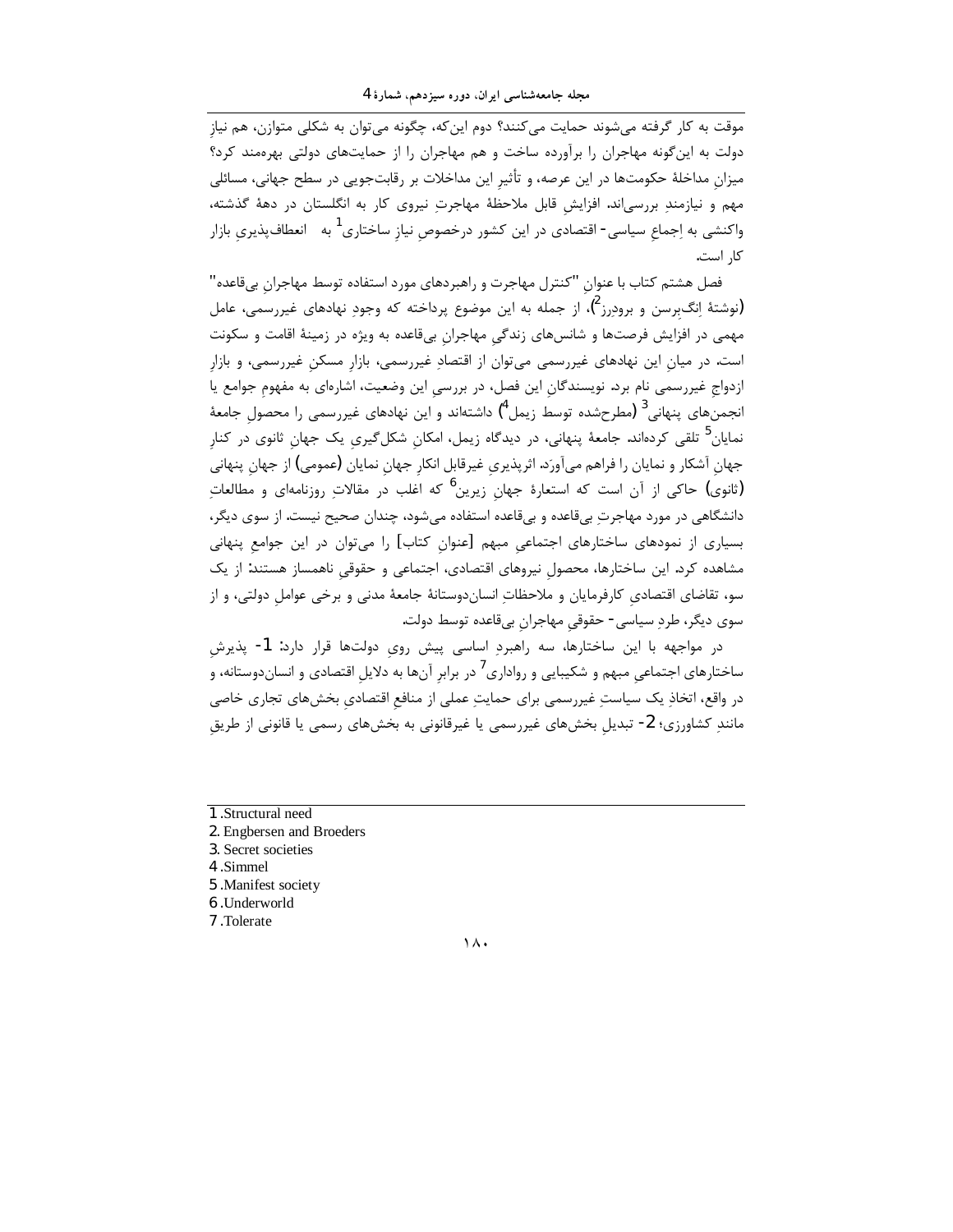مرور و معرفی کتاب....

.<br>قانون گذاری و نظارت؛ 3- شکستن این ساختارها (مبارزه با مهاجرت بیقاعده). این مورد، اقداماتی مانندِ جریمهٔ کارفرمایان و محروم کردن مهاجران از بازارهای کار و خدماتِ عمومی را دربرمیگیرد.

"قانون گذاری برای مهاجران در جنوب اروپا"، عنوان نهمین فصل کتاب است. نویسندهٔ این فصل (کلودیا فینوتلی ')، مبارزه با مهاجرتِ بیقاعده را یکی از چالشهای عمدهٔ دولت- ملتهای اروپایی در دو دههٔ گذشته دانسته است. شماری از کشورهای اروپایی، در کنار مداخلهٔ فعالانه و جدی برای پیشگیری از ورود بیقاعدهٔ مهاجران، برخوردِ نسبتاً بردبارانهای با این مهاجران داشتهاند. منظور از قانون گذاری در این عرصه، شیوههای خاص و مبتنی بر استثناء (و در عین حال ضروری) شفافیتسازی<sup>2</sup> است که به مهاجران امکان میدهد دستکم برخی اوقات از زندگی نامرئی خود (که خارج از حوزهٔ دولت و اقتصاد رسمی قرار دارد) خارج شوند. نویسنده با بررسی تجربهٔ کشور اسپانیا (که در سالهای اخیر گامهای مهمی در جهتِ تثبیتِ یک سیستم کنترل کارآمد برداشته است) به این نتیجه رسیده که به صِفر رساندن میزان مهاجرتِ بیقاعده، عملاً امکان پذیر نیست. وضعیتِ این کشور نشان میدهد که قانون گذاری، در عین این که یک ابزار کارای سیاست گذاری به شمار میآید، نوشدارويى<sup>3</sup> براى حل مشكلاتِ مهاجرت بىقاعده تلقى نمىشود.

فصل دهم یا پیگفتار کتاب، "گامهایی به سوی یک چارچوب مفهومی برای مطالعهٔ مهاجرت بیقاعده" نام دارد و توسط ویراستاران کتاب نوشته شده است. در این کتاب، بر اهمیت مهاجرت بیقاعده و بیقاعده به عنوان یک پدیدهٔ تجربی تأکید شده است؛ پدیدهای که میتوان آن را در یک شبکهٔ پیچیده از فرایندها و سازوکارهای اجتماعی بین کشورهای مهاجرفرست و مهاجرپذیر، تعریف کرد. بسط و توسعهٔ این حوزه به عنوان یک حوزهٔ مطالعاتی، نیازمند توجه به مسائل مفهومی مهم مطرح در آن است. یکی از این مسائل، درنظر گرفتن بیقاعدگی بهمثابهٔ یک ویژگی ساختاری جامعهٔ جهانی معاصر است. مهاجرت بیقاعده، در دیدگاه نویسندگان این فصل، نه یک آسیب و مسألهٔ نابهنجار اجتماعی است و نه پیامد موقت سیاستهای شکستخورده تلقی میشود، بلکه باید آن را ویژگی ساختاری جامعهٔ مدرن دانست و ریشههای آن را نیز در شرایط ساختاری جامعهٔ جهانی جستوجو کرد. این شکل از مهاجرت، پدیدهٔ جدیدی نیست و در واقع، یکی از جنبههای شایع و همیشگی تحرک نیروی کار اروپایی در سالهای پس از جنگ جهانی دوم شمرده می شود. در عصر جهانی شدن، یکی از پیامدهای اصلی همزمانی توسعهٔ اقتصادی و افزایش نابرابریهای منطقهای، خوشهای شدن فرصتهای زندگی برحسب سرزمینها<sup>4</sup> است. در این وضعیت، مهاجرت بین|لملل<sub>ی</sub>

<sup>1.</sup> Claudia Finotelli

<sup>2.</sup> Transparency-building

<sup>3.</sup> Panacea

<sup>4 .</sup>Territorial clustering of life opportunities